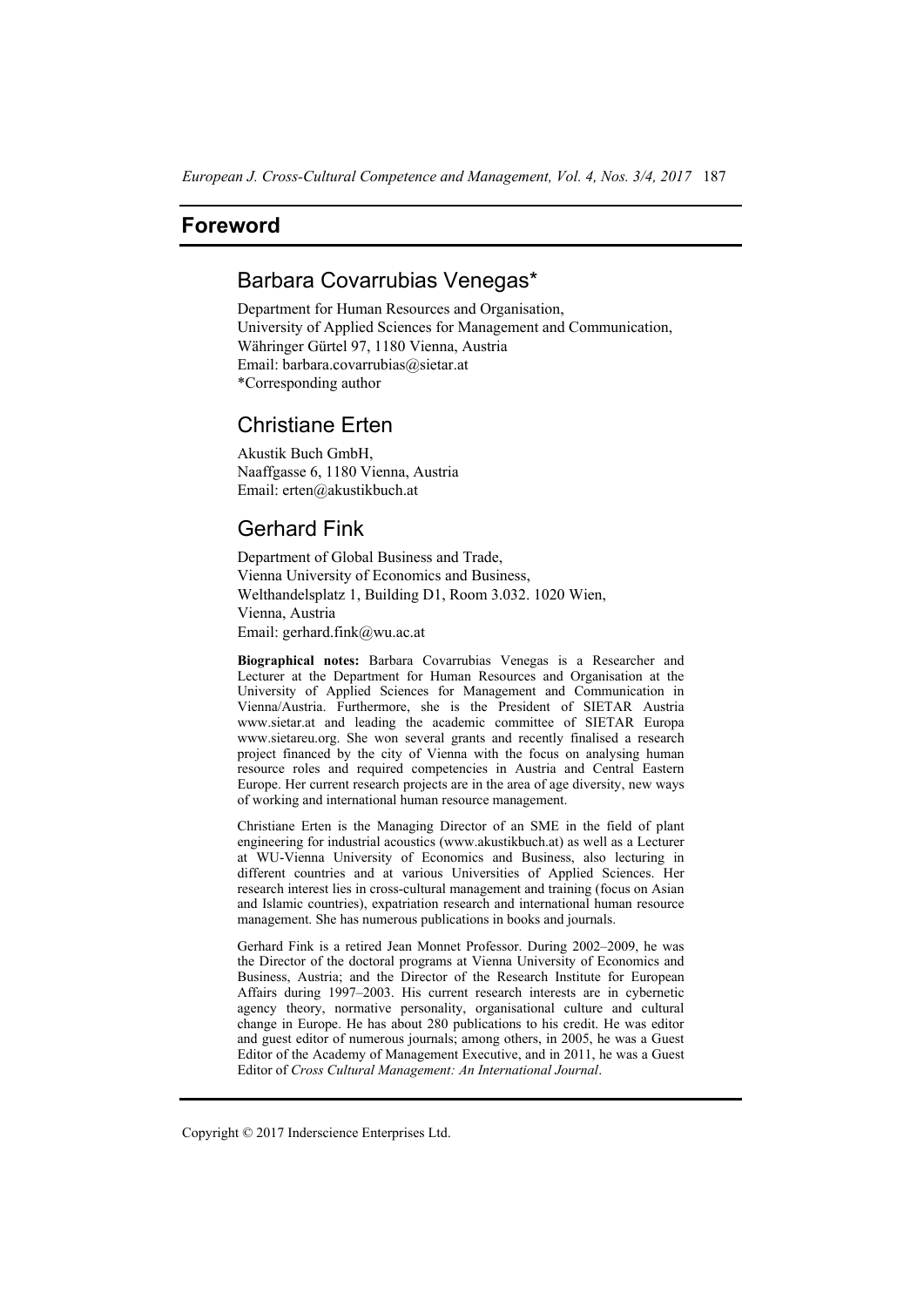### 188 *Covarrubias Venegas et al.*

There is an impressive broad range of literature relating to 'cultural intelligence' (Earley and Ang, 2003), i.e. the capacity individuals need to have to be able to effectively communicate and act across cultures and to be able to integrate into new cultural contexts. For an overview of the literature, see Thomas et al. (2015) and Alon et al. (2016). However, new perspectives and issues are emerging due to the current waves of refugees and the observation that within numerous societies there is a widening gap between those who have education and a workaday culture that fits labour market requirements, and others who do not.

The pressing issue therefore is: What can and should be done if significantly large groups of the population - for whatever reason - simply do not have developed 'cultural intelligence'?

We suggest that a promising response considers that there is a need of counterparts who are willing and able to guide and to support the development of 'cultural intelligence' and can set adequate intentional actions which foster integration processes. Thus, there is a need of 'strategic cultural intelligence' devised by organisations, groups or individuals, who are well embedded into the higher order social system into which foreigners and locally marginalised groups might want to be integrated: into a society, into a corporation, into a university, or into a small-scale enterprise whose owner is in search of appropriately educated young people for a job as an apprentice.

We therefore invited theory development and empirical papers which highlight the interaction between teaching (or training), learning (or adaptation), motivation for (or resistance to) effective transfer of cultural knowledge.

This special issue includes seven papers from scholars from different areas contributing with their papers to stimulate discussion in diverse disciplines but with the overall scope to foster intercultural awareness. We hope that this special issue reaches a lot of scholars who enjoy reading about others' experiences, theoretical thoughts and novel empirical results.

In the first paper of this special issue, Aida Hajro is telling a moving story about her personal experiences in Mexico City as a small child of less than the age of 5; 7 years later at the age of 12 on the day when the war broke out in Sarajevo; and the following years as a school girl in Vienna. She vividly describes her threatening and disappointing experiences but also the invaluable positive support her father has found by an old friend telling him about the predominant habits of local people; and by a school teacher (Hilda) who was willing and able to emotionally support her and her parents. Projecting these experiences into the current discourse about migration studies, Aida Hajro highlights research areas, which are worth closer investigation: e.g. the role of mentor strategies to foster positive acculturation outcomes; support strategies for emotion management and coping with discrimination, feelings of rejection, undervaluation and misunderstandings; or support by providing knowledge about different kinds of perceiving, thinking, judging and acting in different cultures.

In the second paper, in a joint alliance context, Maurice Yolles shows with a theoretical cultural agency model that under uncertainty an organisation (an alliance child - a joint venture) established by two culturally different firms can only develop and survive when beyond the adaptive learning process a creative learning process can be put into effect by the 'alliance child'. The role of the adaptive learning process for child development was identified by Lev Vygotsky in the late 1920s and is also implied by the concept of 'cultural intelligence', which emerged in the 1990s. However, adaptive learning constrains the capabilities of the child to handling 'well-known' problems. Only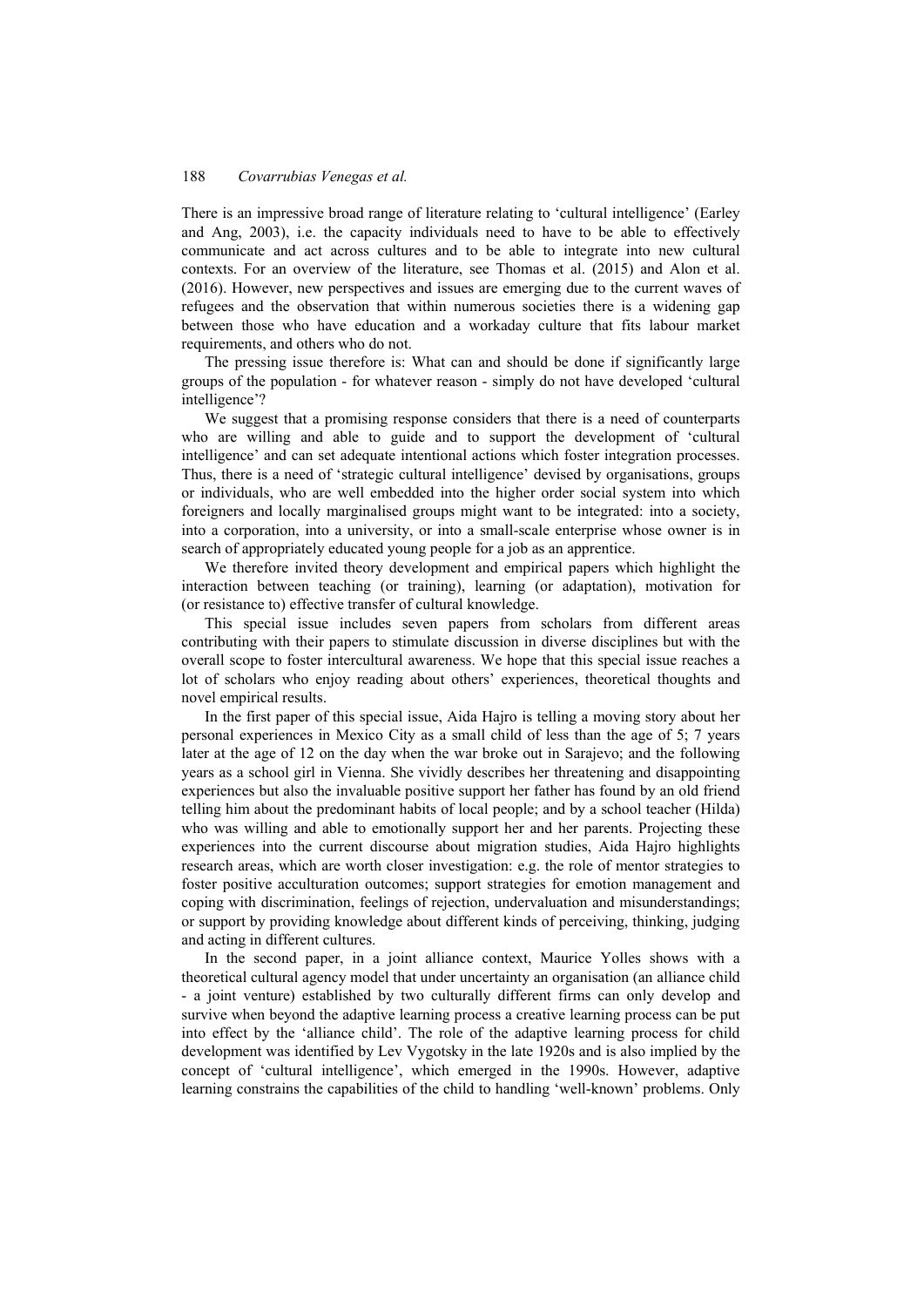### *Foreword* 189

creative learning (called 'figurative intelligence' by Piaget, 1950) enables the creation of new knowledge for new problem situations. Thus, adaptive learning must sit side by side with processes of creative learning, and it is only through the broader idea of 'cultural figurative intelligence' that this can occur.

The third paper, Hirut Grossberger, Susanne Binder and Frank Michelberger draw our attention to the importance of fostering cultural intelligence in the educational context. Their research project involved schools in Austria with a high proportion of children and youth with immigration background. Participating schools covered all age groups: secondary technical and commercial schools; the new middle school and primary school as well as kindergarten and preschools. The aim of this paper is to outline how the integration process could be fostered and how enthusiasm was raised for science and technology among children and youngsters. 'The bridge' was on the one hand used as a metaphor from a technical point of view and on the other hand as a symbol for socialisation and a strategy for developing cross-cultural intelligence. While the technical part of the project involved the development and testing of a mobile app, the social part involved issues such as the understanding of social differences, strengthening social cohesion and building communication competence.

In the fourth paper, from an information processing perspective, Franziska Engelhard and Dirk Holtbrügge investigate into the roles of bicultural individuals as 'cultural brokers' and 'boundary spanners' and their contributions to multicultural team performance. The role of such mediators is of high importance internally but also in relation to other departments or teams. The authors contribute to the literature on intercultural management: they combine the topics of team boundary spanning, biculturalism and team performance from a member perspective and can show that there is a significant positive association between biculturalism and team facilitating activities. Furthermore, the authors identify a mediating effect of internal group processes and group cohesion on the relationship between team facilitation and team performance. The results are of interest for staffing decisions in organisations with multicultural teams.

In the fifth paper, Sean McDonald and Simon Moore are reflecting on the literature about the emotive value of physical landscapes and their connections to legitimacy, cultural values, norms, symbols, beliefs and rituals in an organisational environment. They find that as a medium of managed public communication, landscape has a close connection to power and authority and argue that there is need of successfully translating a physical landscape to a virtual landscape of sovereignty. They illustrate this view with quite a few historical examples and come to the conclusions that: "The natural landscape must … be part of any state's strategic communication plan to manage its identity and therefore its legitimacy to its own citizens and to external publics, who are exposed to many alternative and vividly realised messages". Consequently, "modern nation states must use the natural landscape to reconcile cultural differences to a shared identity that embodies a state's founding principles". These findings are confronted with the impact of digital media that encourage and enrich instincts creating a disruptive and emotion-laden environment, which takes participants back beyond the information age … 'almost to the dawn of consciousness'.

In the sixth contribution to this special issue, David Ryback and Renate Motschnig focus on "transformative communication", emphasising that for successful communication a task-oriented and a people-oriented perspective has to be simultaneously and strategically applied. Separation and inability to connect with surrounding cultures, be it of individuals, larger groups of people, or nations, due to lack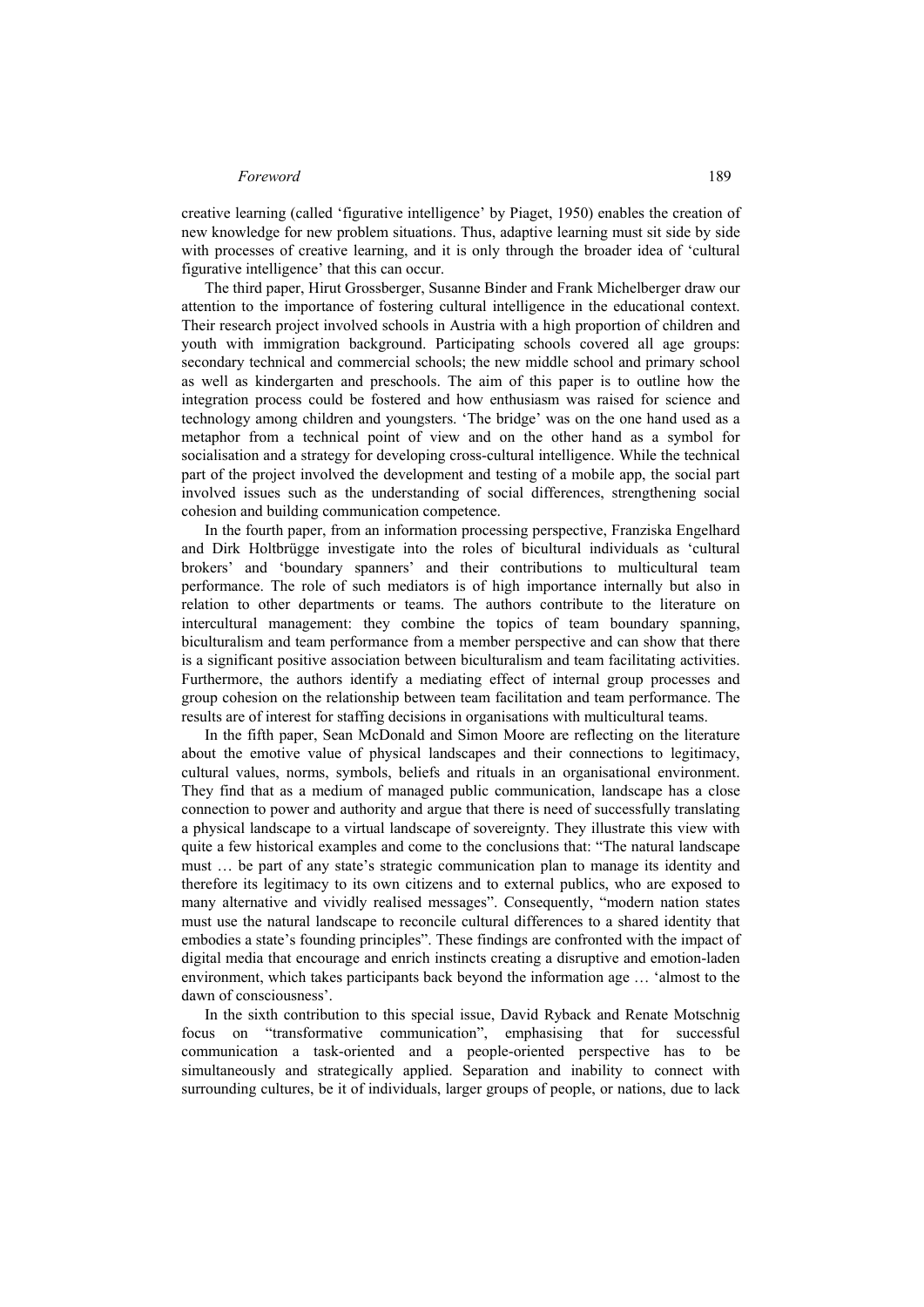### 190 *Covarrubias Venegas et al.*

of cultural intelligence can be leading to extreme outcomes: terrorism by marginalised individuals, recurrent mutual terrorist attacks between segregated population groups and wars between nations. Supported by self-reflection of some of their personal experiences, the authors present a couple of cases offering a dash of optimism that if lessons would be learned from the past we might have a chance to create a better future: The University of Vienna 'Learning Club', the Atlanta 'Cultural Pairs', the Belfast 'Person-Centered Group', and the US President Carter's strategic setting for resolving the conflict between Egypt and Israel.

In the last contribution to this special issue, Robert Deller draws our attention to the phenomenon of terrorism through cyberattack. Based on an investigation into the thinking of world leaders in information technology development, the author shows that the impact of cyberattacks highly exceeds the obvious immediate damage to governments or enterprises. The probably even more dangerous consequences have to be addressed on the level of cultural and social behaviour that is increasingly jeopardised through such practices. However, it seems as if this side of cyberterrorism has not yet attracted the necessary focus of attention, awareness and concern that would be needed to concentrate joint efforts of communities, governments and big groups in designing strategies for cybersecurity. Among other interesting insights into the topic, the paper highlights serious obstacles to joint efforts and the very different focus and interest of different countries in taking action for cybersecurity.

#### **Where do we go from here? Future directions for research**

From our point of view, the theory of 'positive scholarship' by Stahl and Tung (2015) offers promising perspectives for this context. We only add that there is a need to devise cross-cultural strategies which emerge from the value system of a 'higher order' social system and to help to define goals, which might be reached, as well as to devise intentional action on how these goals can effectively be reached. In a university context, Spencer-Oatey and Dauber (2016) identified the need for a strategic agenda for integration, which includes an intercultural component, i.e. supporting those who need or want to integrate. This means that there seems to be at least one important key to successful integration - institutional support. From a theoretical agency theory perspective, Fink et al. (2013) identified a new theoretical construct, which they called 'cultural figurative intelligence' (see also Yolles and Fink, 2015) and that also points at the importance of institutional support and the goals which are to be pursued with that institutional support, and finally, on practical measures and types of behaviour that materialise the goals. The generic nature of the theory allows an application in different contexts, where a 'higher order' agency (an institution) is guiding a 'lower order' agency in the adaptation process.

Most of the authors of this special issue emphasise the importance of research in the area of mentor-mentee relationships on building successful exchange that explore in-depth how host country nationals can foster positive acculturation outcomes of highly qualified migrants and what personality characteristics do such mentors need to have in order to set adequate intentional actions that will foster the integration of these individuals, and what role does emotional support play in this relationship. This certainly poses the challenge of methodological approach, requiring a longitudinal design taking the cultural context into consideration. Furthermore, a more systematic approach would